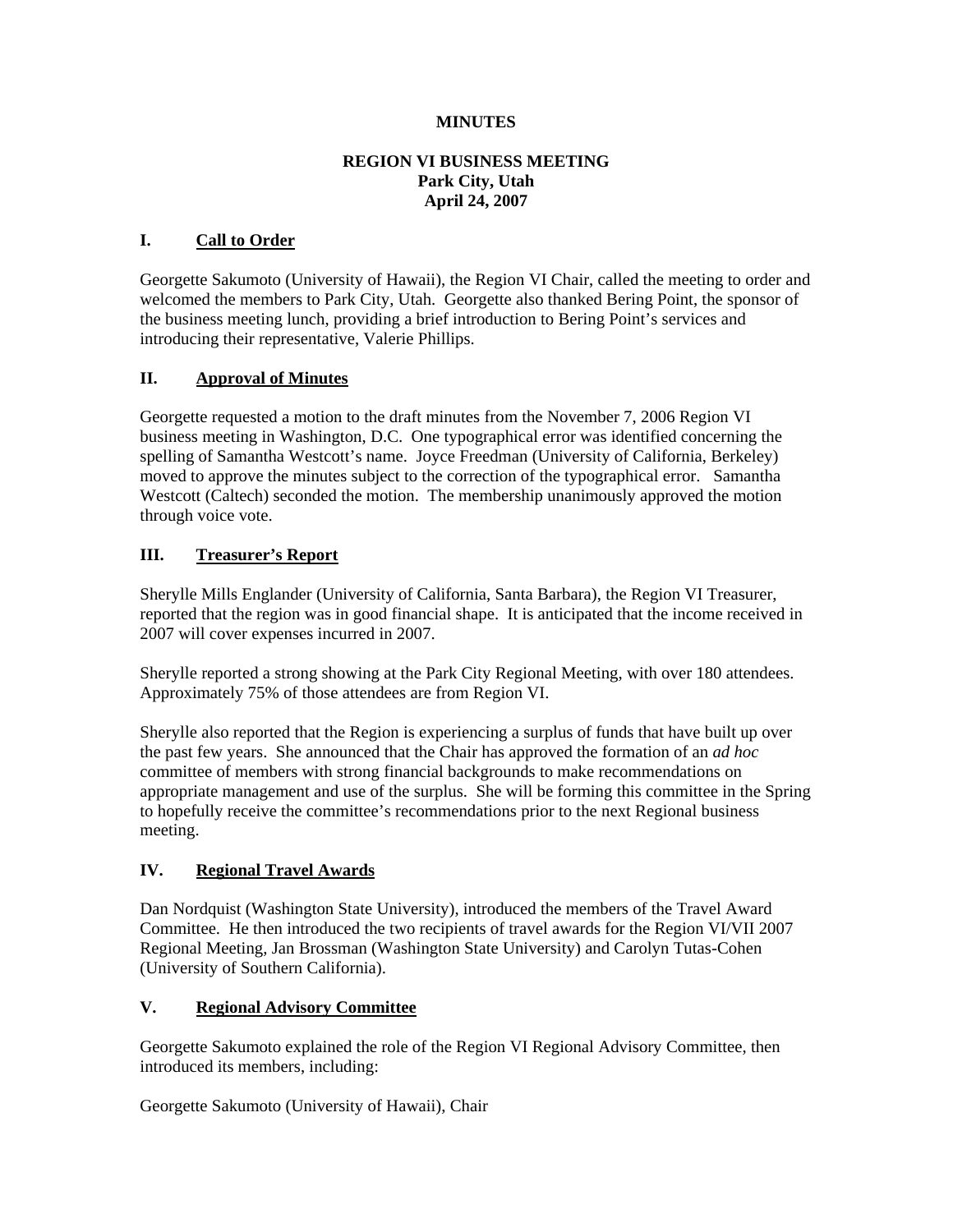Sherylle Mills Englander (University of California, Santa Barbara), Secretary/Treasurer Bruce Morgan (University of California, Irvine), Chair-Elect Samantha Westcott (Caltech), Secretary-Elect Cora Diaz (University of California, Santa Barbara), Treasurer-Elect Ann Pollack (University of California, Los Angeles Julie Guggino (Central Washington University) Carol Zuiches (University of Washington) Victoria Jenson (California State University, East Bay) Vincent Oragwam (California State University, Bakersfield) Ann Pollack (University of California, Los Angeles)

# **VI. National Report**

David Mayo (Caltech), Vice President/President-Elect at the National level, provided an update on the 2008 National Conference. He announced that the preliminary program would be available in early June and the theme of the meeting will be, "Unity through Diversity," to reflect the broad diversity of organizations and fields represented by the NCURA membership. David also announced that NCURA will be offering a wide variety of web-based training in specialized topics, including federal contracting, clinical trials and mid-level management.

### **VII. Report on National Board of Directors**

Ann Pollack (UCLA), Region VI's representative on the NCURA Board of Directors, reported on the issues under discussion by the board. She announced the establishment of a new peer review assessment program at the National level, which will provide a list of experienced research administrators available to provide outside review of sponsored projects offices upon request. She asked experienced members to consider applying to become a peer reviewer and announced that the first peer assessment review would be at the University of New Mexico.

Ann Pollack also reported that the Board of Directors is considering locations for hosting future National meeting, because the contract with the Hilton expires in 2010. Annual meeting attendance now exceeds hotel capacity and is likely to continue to expand each year. She mentioned several options that are under consideration.

Finally, Ann Pollack reported that the National NCURA was finalizing a strategic plan. National has requested that all regions develop regional strategic plans that compliment the National plan. The Regional VI leadership will be working on a strategic plan for the Region once the National strategic plan is finalized.

## **VIII. National NCURA Nominating & Leadership Development Committee**

Judy Fredenberg (University of Montana) reported that an email was recently sent from the National NCURA Nominating & Leadership Development Committee seeking nominations for the National Officers and National Board of Directors. She encouraged the members to nominate, or self-nominate, interested individuals. She also announced that there will be a request for nominations for the National awards, including the Distinguished Service Award, Joseph F. Carrabino Award and the Outstanding Achievement award, providing brief descriptions of each award.

### **IX. Announcement from the Current NCURA President**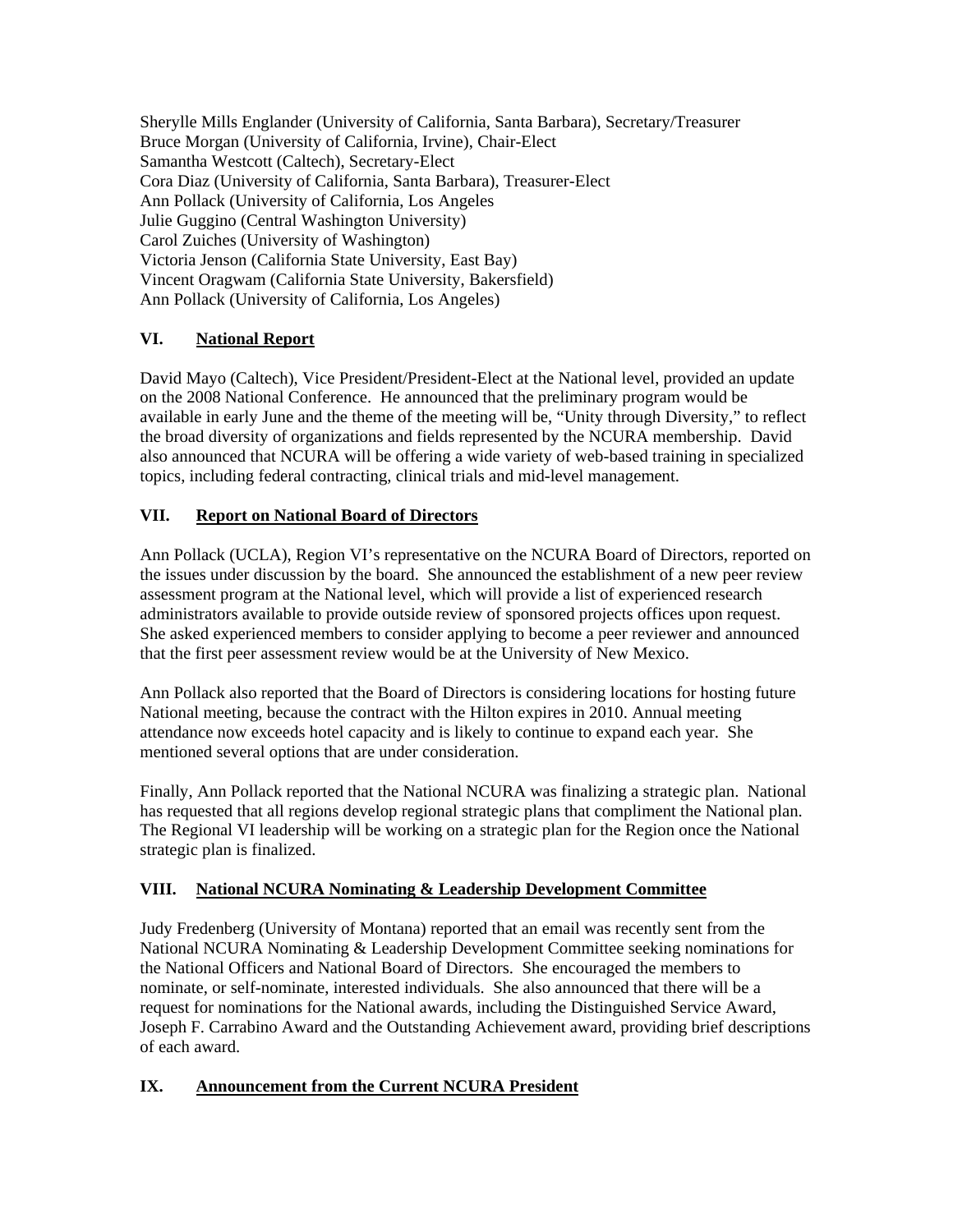Pam Whitlock (University of North Carolina at Wilmington), the current President of National NCURA, announced that National will be conducting a leadership conference this summer to assist the regions in establishing their strategic plans.

## **X. Regional Award and Recognition Committee**

Dan Nordquist, Chair of the Award and Recognition Committee, announced that he received no nominations for the Regional awards. He outlined the qualifications for receiving the three regional awards and strongly encouraged the membership to nominate qualified members for these awards to recognize exceptional service in the region.

# **XI. Regional Conference Sponsorship Report**

Dan Nordquist announced that sponsors and exhibitors were invited to the Region VI/VII Conference for the first time this year. He encouraged the membership to stop by the sponsors and exhibitors' booths, and thanked the sponsors and exhibitors for their support.

# **XII. Regional New Member Committee**

Joseph Bezzera (California State University, Fresno), Chair of the New Member Committee, announced that he has prepared special packets for new members that are available. He encouraged new members to contact him at any time if they need more information.

Joe also encouraged members to nominate others or themselves to participate in the National NCURA Leadership Development Institute. The deadline to apply is May 25, 2007 to be part of the 2008 class. Upon request, he described the time and resource commitment needed to attend the LDI. Joe said the curriculum requires some investment of time to be a valuable experience. Pamela Webb reported that the participants' institutions are expected to cover the participants travel costs to attend one LDI meeting and one national meeting. National NCURA pays all lodging and event costs for the LDI seminar.

## **XIII. Regional Nomination Committee**

Joyce Freedman (University of California, Berkeley), chair of the Regional Nomination Committee, reported that the committee will be seeking volunteers to run for Regional offices, including the Chair, Secretary and Treasurer for 2009. This year, the committee will put out a call to the membership for nominations and self-nominations rather than asking the committee to identify potential candidates, as is traditional. The committee will then review the nominations to select the election slate. She encouraged the membership to consider getting involved by serving in office.

## **XIV. Regional Meeting 2008 Update**

Bruce Morgan, the Chair-Elect, provided an update on the 2008 Regional Meeting, which will be held in Portland, Oregon on April 27-30, 2008 at the Portland Hilton & Executive Towers. He described a variety of amenities, including the option of either a shuttle or light rail transportation from the airport to the hotel. The room rate will be \$153/day for single or double occupancy.

Bruce thanked Katherine Ho (Stanford University) for her invaluable help in assessing hotel options.